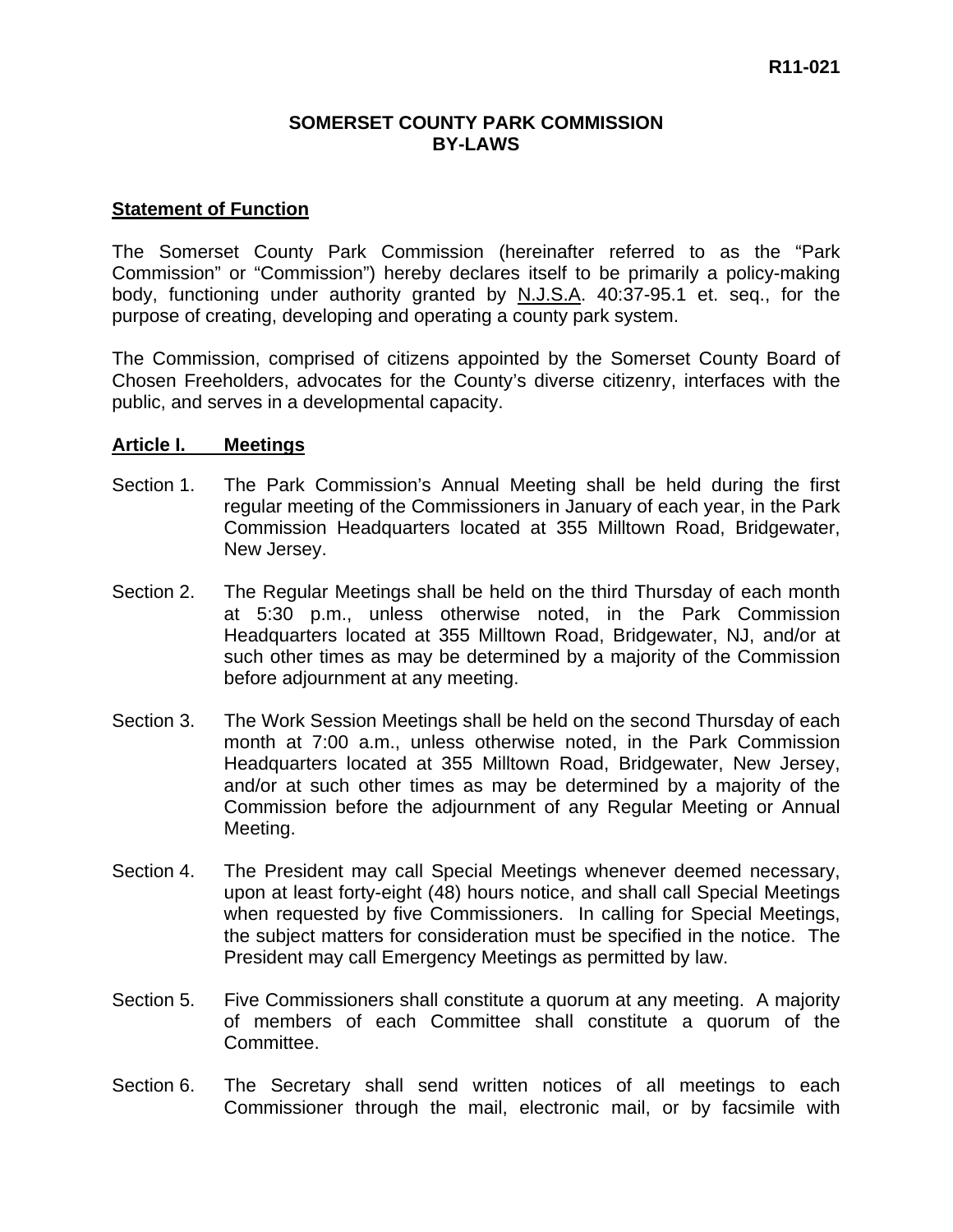telephone follow-up, or by messenger at least forty-eight (48) hours preceding the date of said meeting. The Secretary shall further provide notice of all meetings in conformance with the Local Public Meetings Act, N.J.S.A. 10:4-6 et. seq. Notice for Working Session Meetings shall state, in accordance with N.J.S.A. 10:4-8(b) that no formal action will be taken.

Section 7. Commissioners may participate in Regular and Work Session Meetings by tele or video conference. Commissioner attending by tele or video conference shall be considered present for purposes of determining a quorum and may vote on all issues that may come before the Commission.

### **Article II. Officers**

The Somerset County Board of Chosen Freeholders shall by resolution passed by the affirmative vote of a majority of the whole board, appoint the Park Commission. The Commission shall consist of nine residents of the county. The commissioners first appointed shall hold office for the term of one, two, thee, four, and five years respectively, as indicated and fixed by the Somerset County Board of Chosen Freeholders. All commissioners thereafter appointed shall serve for the term of five years and all vacancies shall be filled by the Somerset County Board of Chosen Freeholders for the unexpired term only.

The officers shall consist of a President and a Vice President, who shall be members of the Commission and who shall be elected at the Annual Meeting, and a Treasurer, who by law is also the Treasurer of the County of Somerset. A Secretary shall also be elected, who is not a member of the Commission, and such other employees as may be required**,** shall be appointed from time to time, and shall hold office during the pleasure of the Commission. In case of the Secretary's absence or incapacity, the Commission shall designate the Deputy Director/Business Administrator to serve as Secretary, who shall have all the powers and perform all the duties of the Secretary. Vacancies may be filled at any meeting by a majority vote of the Commission.

### **Article III. Duties of the President**

The President shall preside at all meetings of the Commission and shall be an ex-officio member of all Committees. The President shall, with the Secretary-Director, sign all checks, drafts, notes, contracts and other agreements, obligations and documents required to transact the business of the Commission. The President shall appoint Chairmen and members of committees, subject to confirmation by a majority vote of the Commission.

The President shall perform the duties prescribed by these by-laws and such other duties applicable to the office. The President shall hold office for the appropriate term or until his/her successor is elected.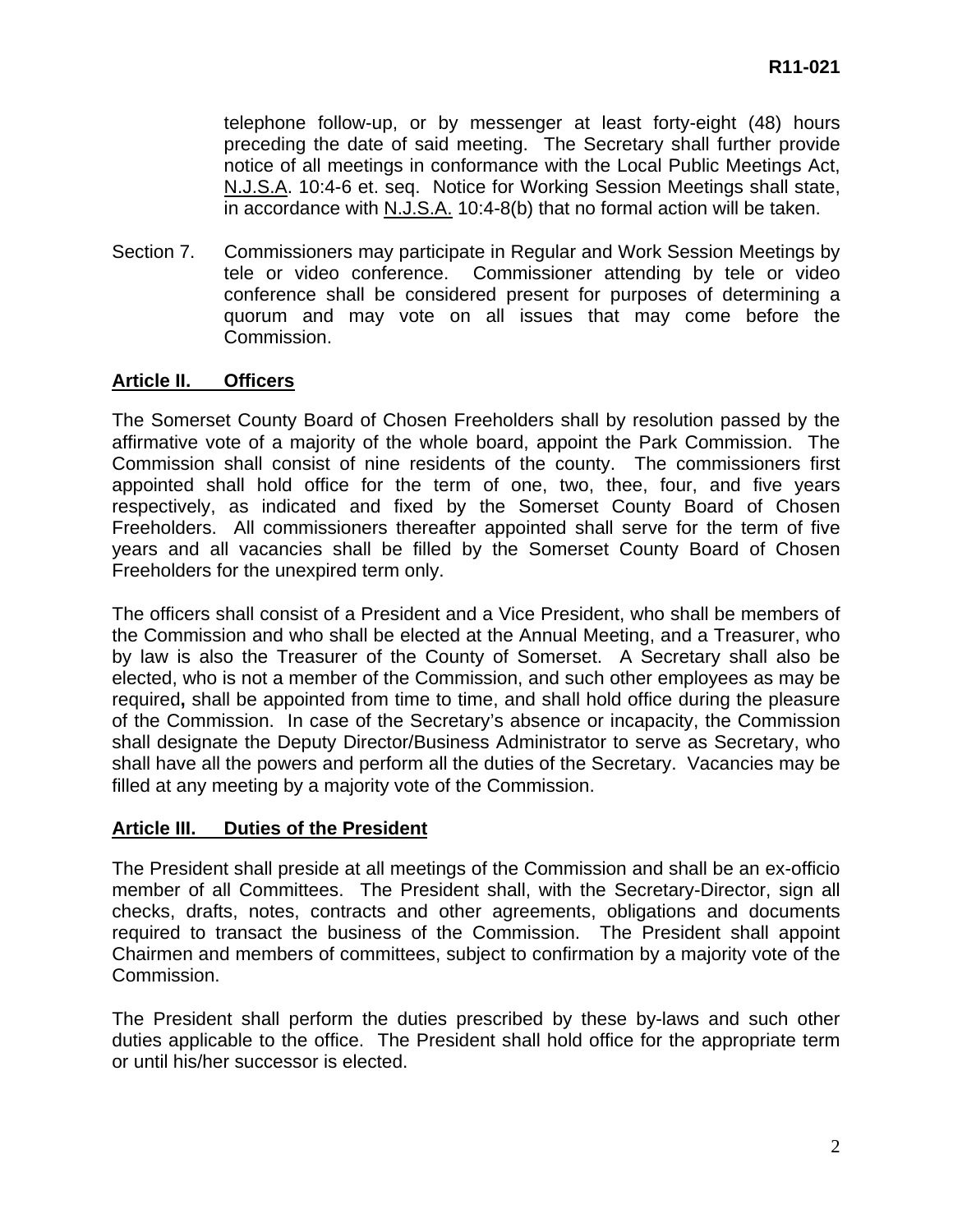# **Article IV. Duties of the Vice-President**

In the absence or incapacity of the President, the Vice-President shall have all the powers and perform all the duties of the President. The Vice-President shall be an exofficio member of all Committees.

The Vice-President shall perform the duties prescribed by these by-laws and such other duties applicable to the office. The Vice-President shall hold office for the appropriate term or until his/her successor is elected.

### **Article V. Duties of the Treasurer**

The Treasurer of the County of Somerset shall, by statute, be the Treasurer of the Commission. The Treasurer shall, with the President, sign all checks, drafts, notes, requisition of funds, contracts and other obligations of the Commission. All monies shall be deposited in a depository or depositories wherein all public moneys and other funds of the Commission shall be deposited, any bank organized under the laws of the United States, having its place of business in this State, or any bank or trust company organized under the laws of this State, as selected by the Commission. The designation of such depository or depositories shall be by resolution of the Commission. Any and all monies shall be deposited in an account in the name of the Commission. The Commission shall keep full and accurate accounts and records of all its operations.

The Treasurer shall perform the duties prescribed by these by-laws and such other duties applicable to the office.

### **Article VI. Duties of the Secretary**

- 1. The Secretary-Director shall be elected by the Park Commission, shall have the duties of the Director and shall perform the duties prescribed by these by-laws and such other duties applicable to the office.
- 2. The Secretary-Director shall give full cooperation to the Commission and to all committees in the performance of their duties.
- 3. The Secretary-Director shall attend all regular and special meetings of the Commission. The Secretary shall keep a correct record of the proceedings of the Commission at all meetings, give notice of regular, adjourned and special meetings, be responsible for accurately maintaining in complete form the Commission's records, and perform such other duties as may be assigned upon him by the Commission.
- 4. The Secretary-Director shall have full authority regarding the hiring, direction, control and discharge of all employees. In the case of the key personnel, he shall consult with the Human Resources Committee before making any recommendations to the Commission. He shall act as liaison with legal counsel and other specialists to the Commission.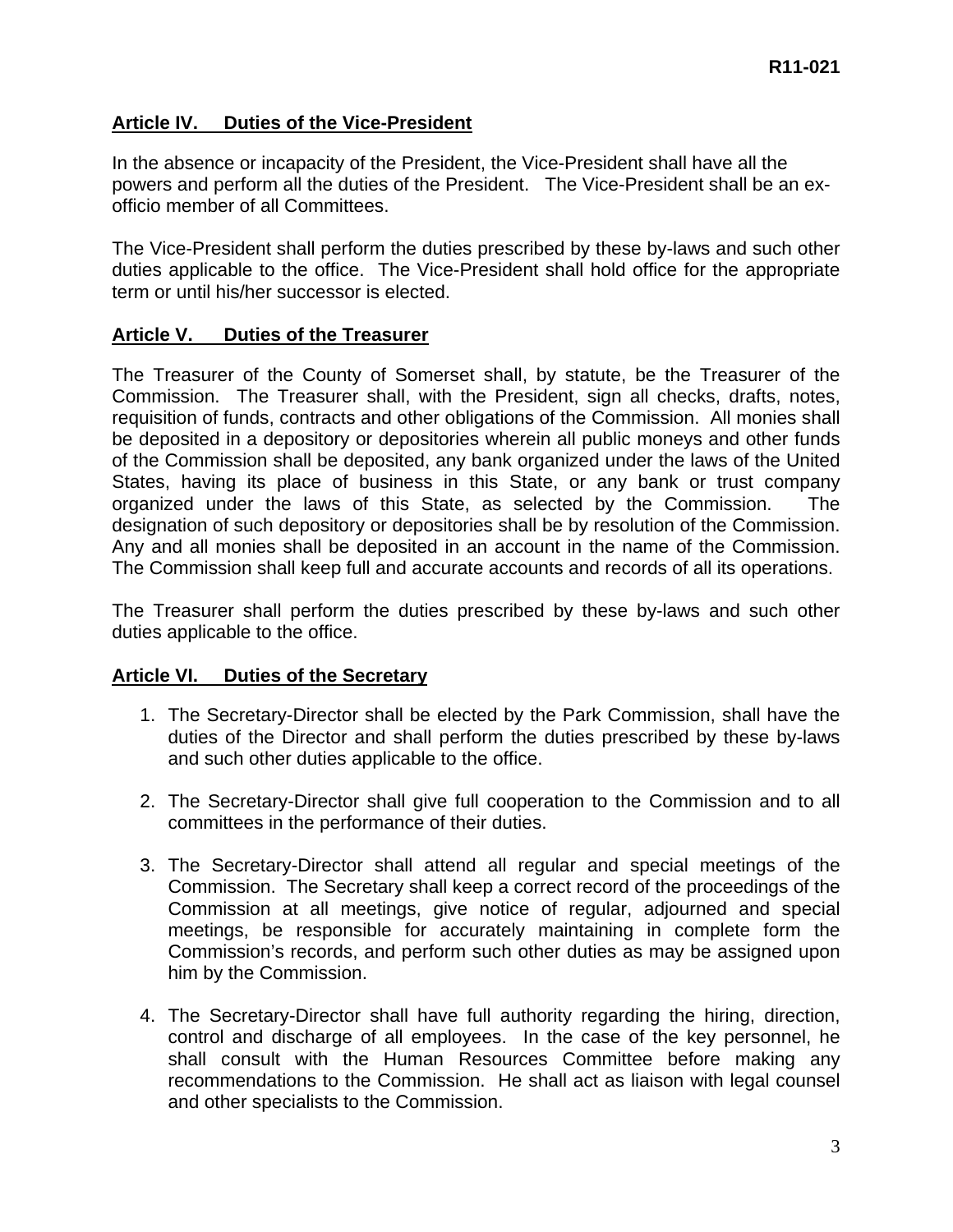- 5. The Secretary-Director shall be responsible for the accomplishment and performance of the plans, objectives, and policies adopted by the Commission. In this connection, he shall observe whatever time or financial limits may be set by the Commission and report promptly to the Commission or appropriate committee if circumstances beyond but not limited by his control make the performance of any assignment impossible or impractical to fulfill.
- 6. The Secretary-Director shall be responsible for all purchases of office and park equipment, supplies, and material. Such purchases or commitments, therefore, shall not exceed budgetary limits and shall be in conformity with the plans to be worked out between the Director and the Finance Committee. All purchases shall be conducted and approved in accordance with the policies and regulations approved by the Commission and in compliance with the law.
- 7. The Secretary-Director shall make recommendations for revisions to the organization's structure.
- 8. The Secretary shall carry out all policies, regulations, and/or directives approved and/or established by the Commission.
- 9. In the absence or incapacity of the Secretary, and at such other times as the Commission may prescribe or approve, the Deputy Director/Business Administrator shall act as such Secretary who shall have all the powers and perform all the duties of the Secretary.
- 10. The Secretary shall hold office for the appropriate term or until his/her successor is elected.

### **Article VII. Committees**

There shall be eleven standing committees:

- 1. Finance and Budget
- 2. Administrative Services/Human Resources Committee
- 3. Information Management Committee
- 4. Visitor Services/Rangers Committee
- 5. Leisure Services Committee
- 6. Planning and Land Acquisition Committee
- 7. Engineering/Capital Facilities Committee
- 8. Property Management/Maintenance Committee
- 9. Golf Committee
- 10. Audit Committee
- 11. Nominating Committee

The President may create additional committees, as is deemed necessary to carry on the work of the Commission and subject to the approval or direction of the Commission.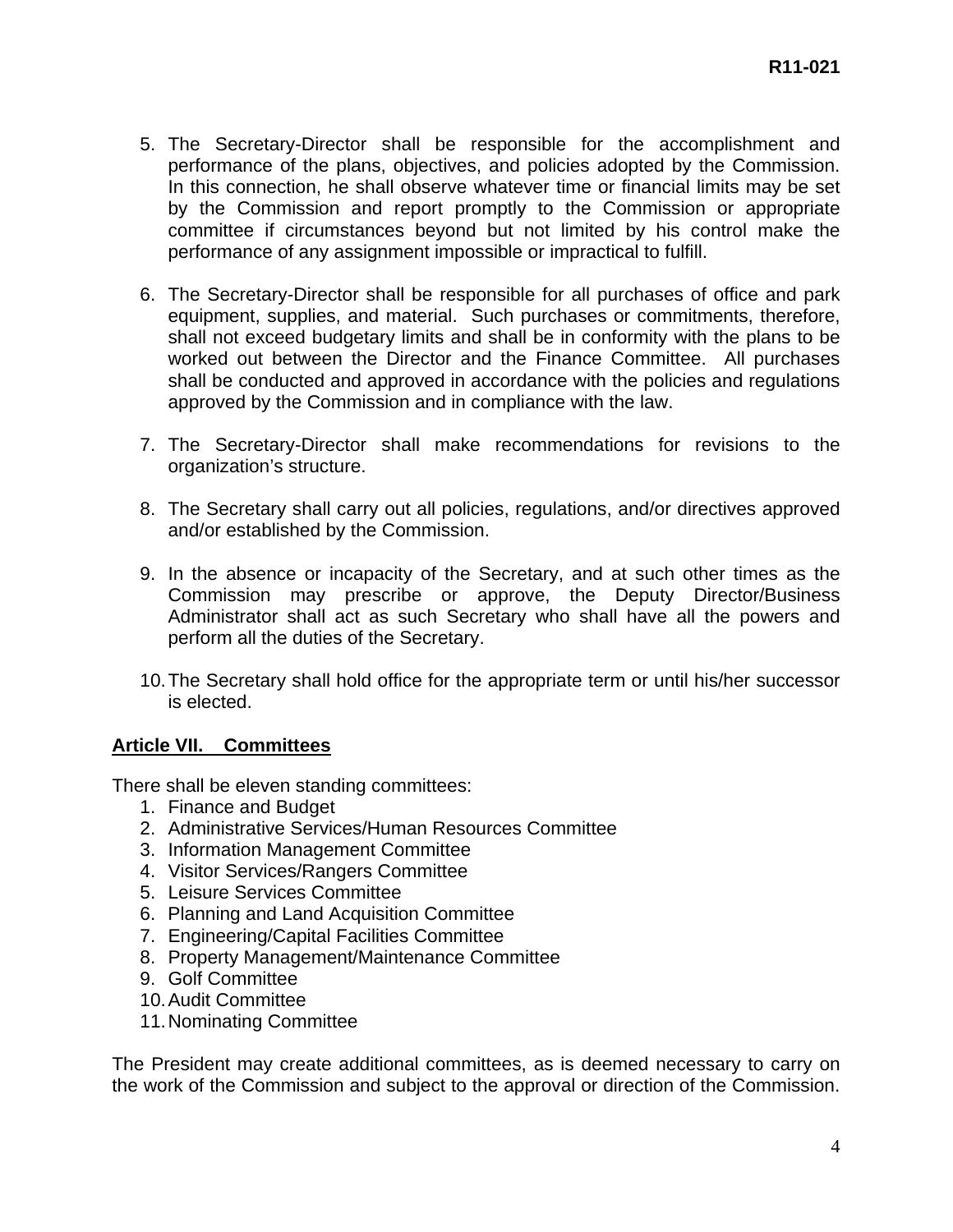The President shall appoint the members of all committees subject to the approval of the Commission.

All actions and recommendation of these committees shall be brought before the Commission for potential action and/or approval.

The Commission shall regularly retain legal counsel and may, from time to time, retain the services of such other specialists as it may deem desirable and necessary.

### **Article VIII. Voting**

All resolutions and motions to be enacted, other than those regarding changes to the by-laws, shall require the affirmative vote of five (5) Commissioners at any meeting of the Commission. All votes shall be duly recorded in the minutes.

### **Article IX. Order of Business for Regular Meetings**

The following order of business shall be observed at every Regular Meeting:

- 1. Call to Order
- 2. Roll Call
- 3. Public Comment
- 4. Approval of Minutes of Preceding Meeting
- 5. Approval of Bills for Payment
- 6. Secretary-Director's Report
- 7. Consent Agenda
- 8. Committee Reports
	- a. Finance and Budget Committee
	- b. Administrative Services/Human Resources Committee
	- c. Information Management Committee
	- d. Visitor Services/Rangers Committee
	- e. Leisure Services Committee
	- f. Golf
	- g. Planning/Land Acquisition Committee
	- h. Engineering/Capital Facilities Committee
	- i. Property Management/Maintenance Committee
	- j. Audit Committee
- 9. Freeholder's Report (as appropriate)
- 10. Old/New Business
- 11. Executive Session (as necessary)
- 12. Reconvene Public Session
- 13. Additional Action Items (as necessary)
- 14. Adjournment

The President may alter the order of business from time to time, subject to approval of the Park Commission. All matters on the Consent Agenda shall be considered by a roll call or voice vote of those Commissioners present. At the request of any one (1)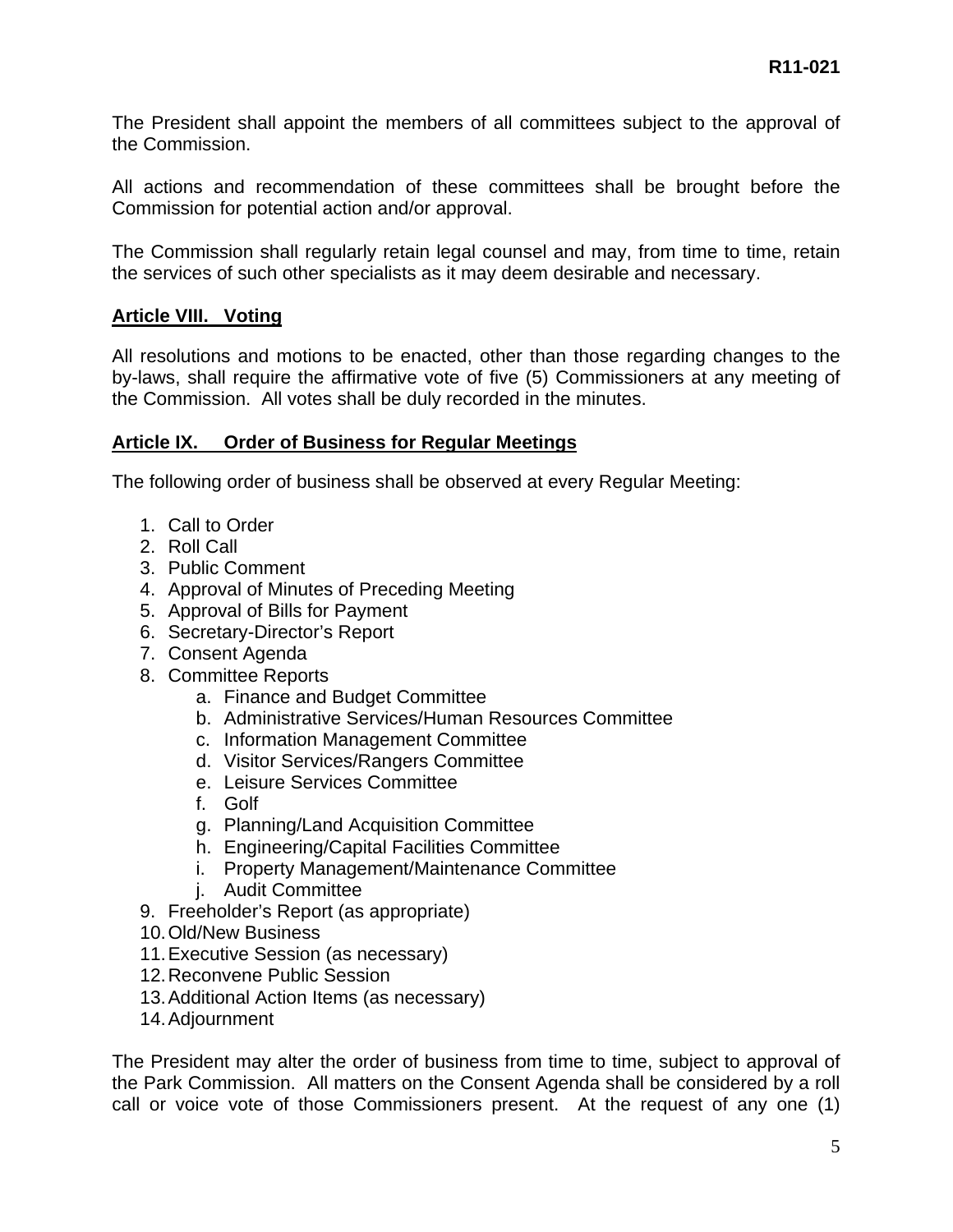Commissioner, a matter shall be removed from the Consent Agenda and will be considered separately by a roll call vote.

### **Article X. Mission Statement of the Commission**

The Somerset County Park Commission is committed to excellence in promoting stewardship of land and resources, providing outstanding recreation opportunities and leisure services, and fostering an environment which is service-oriented and responsive to public needs.

#### **Article XI. Changes of the By-Laws**

These by-laws shall supersede all rules and regulations heretofore adopted and may be amended, suspended or repealed in whole or in part after having been introduced at the previous regular meeting, laid over for consideration, and upon an affirmative two-thirds vote, as defined by the Commission's Parliamentary Authority, at the next regular meeting. Copies of any amendments shall be sent to each Commissioner at least fourteen (14) days prior to their re-adoption.

#### **Article XII. Parliamentary Authority**

The rules contained in the current edition of Robert's Rules of Order Newly Revised shall govern the Commission in all cases to which they are applicable and in which they are not inconsistent with these by-laws and any special rules of order the commission may adopt.

### **Article XIII. Duties and Authority of Committees**

### A. **FINANCE AND BUDGET COMMITTEE**

The Committee shall:

- 1. Obtain from the Secretary-Director or the Deputy Director/Business Administrator, and present at each regular Commission meeting, a summary statement of income and expense showing the budgeted figures in the Operating Capital and Construction Budgets to date and alerting the Commission of any significant variances from the budget.
- 2. In consultation with the Secretary-Director or the Deputy Director/Business Administrator, prepare an annual operating budget which shall be submitted to the Commission for formal adoption.
- 3. In consultation with the Secretary-Director or the Deputy Director/Business Administrator, prepare a Capital Improvement Plan which shall be submitted to the Commission.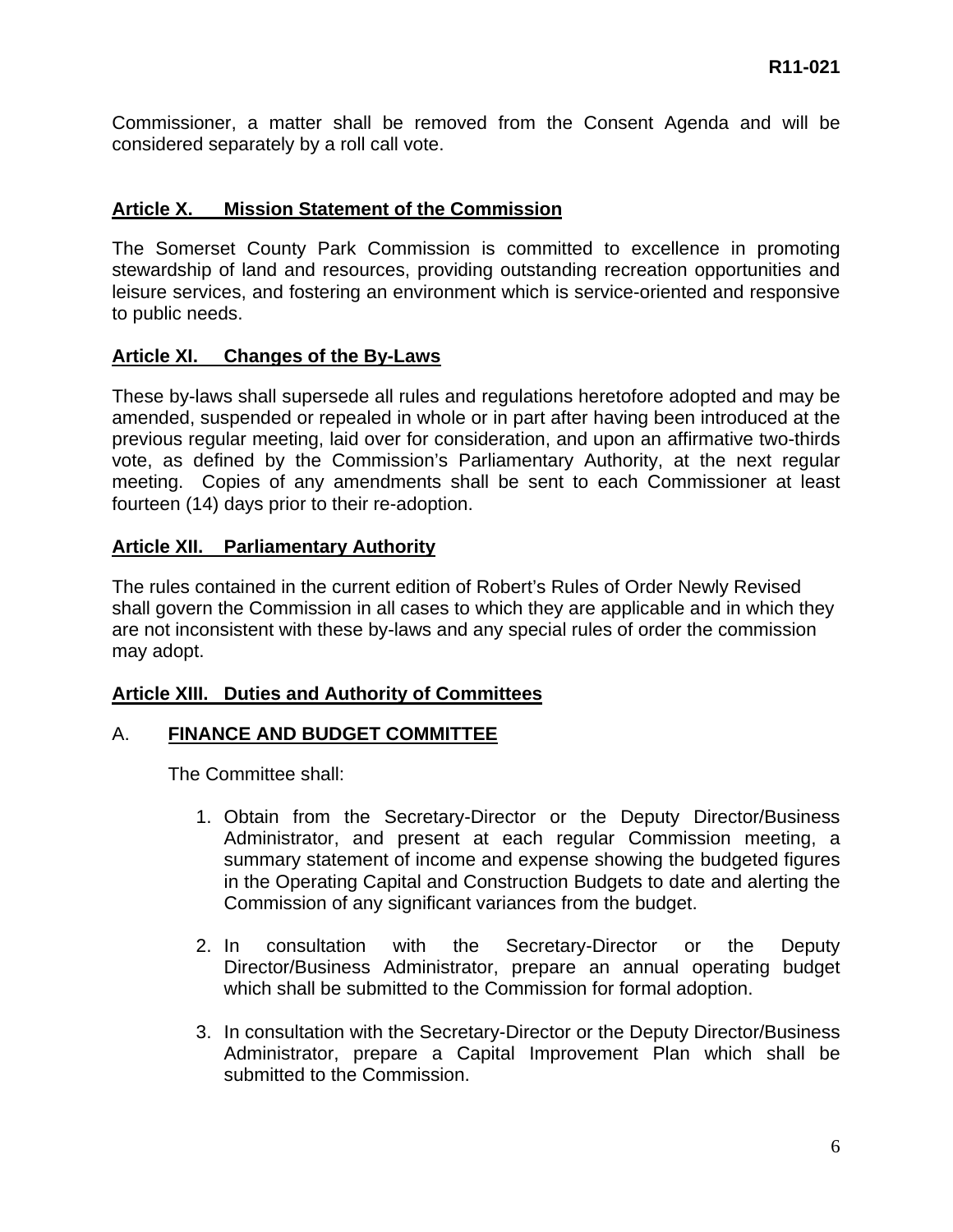- 4. In conjunction with the Commission's legal counsel, review all professional services contracts for compliance with the law and the Commission's goals and objectives. Review the procurement and contracting process, as conducted by the Commission's employees to ensure compliance with the law and the Commission's goals and objectives.
- 5. Develop and recommend policies for Commission approval for the efficient and effective operation of all revenue-producing facilities and like recreation and park areas**,** including developing appropriate Fee & Charges Schedule, in consultation with the Secretary-Director and Deputy Directors.
- 6. In consultation with the Secretary-Director or the Deputy Directors **i**nvestigate the feasibility and desirability of constructing new revenueproducing facilities and park areas that will serve the people of Somerset County to provide recreational and educational programs.
- 7. Perform the duties prescribed by these by-laws and such other duties applicable to the Committee.

## B. **ADMINISTRATIVE SERVICES/HUMAN RESOURCES COMMITTEE**

This Committee shall:

- 1. Establish policies for the guidance of all personnel employed by the Park Commission, including those regarding recruitment, discipline, health benefits and evaluations.
- 2. Define, with the assistance of the Secretary-Director and the appropriate Deputy Director(s), the most beneficial health benefits plan for the purposes of the Commission and its employees and make recommendations regarding the health benefits plan, or suggested modifications to the plan, to the Commission.
- 3. Establish recruiting practices to be employed by the Commission and employees of the Commission to achieve recruitment of qualified candidates to fill all employee positions with the Commission.
- 4. Establish compensation strategies practices to be employed by the Commission to remain competitive in retaining and recruiting qualified staff.
- 5. Perform the duties prescribed by these by-laws and such other duties applicable to the Committee.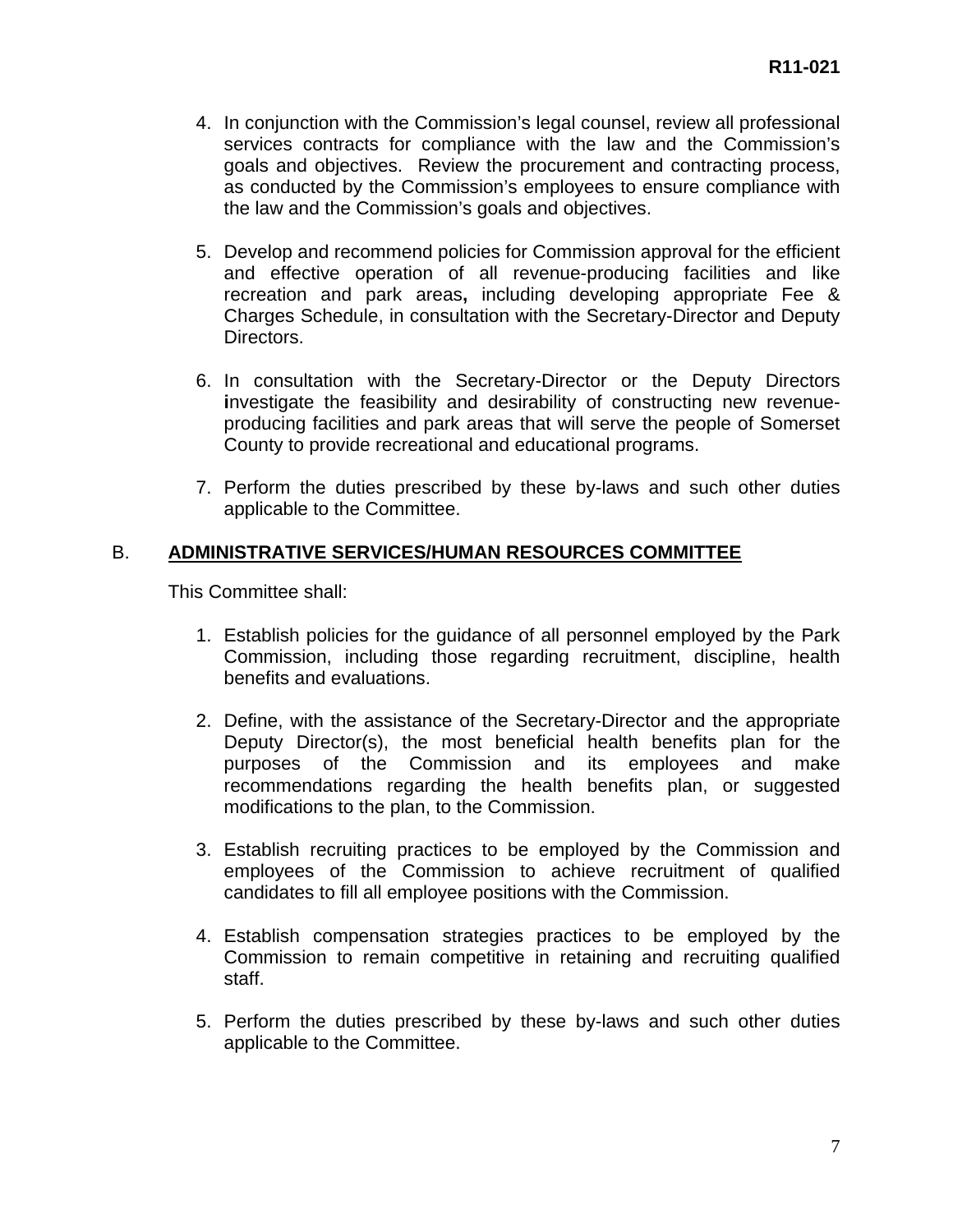### C. **INFORMATION MANAGEMENT COMMITTEE**

This Committee shall:

- 1. Monitor the performance of all data processing, communication, information generation and retrieval, and data security systems. Develops schedules and practices for repairs, maintenance, upgrades and/or recommendations for replacement of all systems and determine the feasibility and desirability of conducting such repairs, maintenance, upgrades and/or replacement. Upon determining such, make recommendations to the Commission.
- 2. Explore cost-saving measures related to the Commission's data processing, communication, information generation and retrieval and security systems. Provide reports to the Commission regarding findings.
- 3. Monitor the performance of all software programs to ensure agency-wide connectivity and applications. Develop schedules and practices for making software and applications current, and to meet the needs of the agency. Upon determining such, make recommendations to the Commission.
- 4. Develop and maintain an Emergency Recovery Plan.
- 5. Perform the duties prescribed by these by-laws and such other duties applicable to the Committee.

### D. **VISITOR SERVICES/RANGERS COMMITTEE**

- 1. Draft policies and regulations regarding visitor use and safety. Recommend Rules and Regulations to Commission. Communicate changes to municipalities for inclusion in local ordinances.
- 2. In conjunction with appropriate resources to review training and ascertain that all relevant parties are cognizant of their responsibilities regarding safety of the users of the County parks and like facilities.
- 3. Along with local law enforcement, offer participation in assisting County's creation and maintenance of a search and rescue, and Emergency Response plans on County parklands and like facilities, and ensure the maintenance of individual emergency response plans for each County park facility.
- 4. Along with relevant personnel, create an information distribution system, to disseminate appropriate information and to facilitate communication between relevant safety and law enforcement officials, the Commission and Commission employees.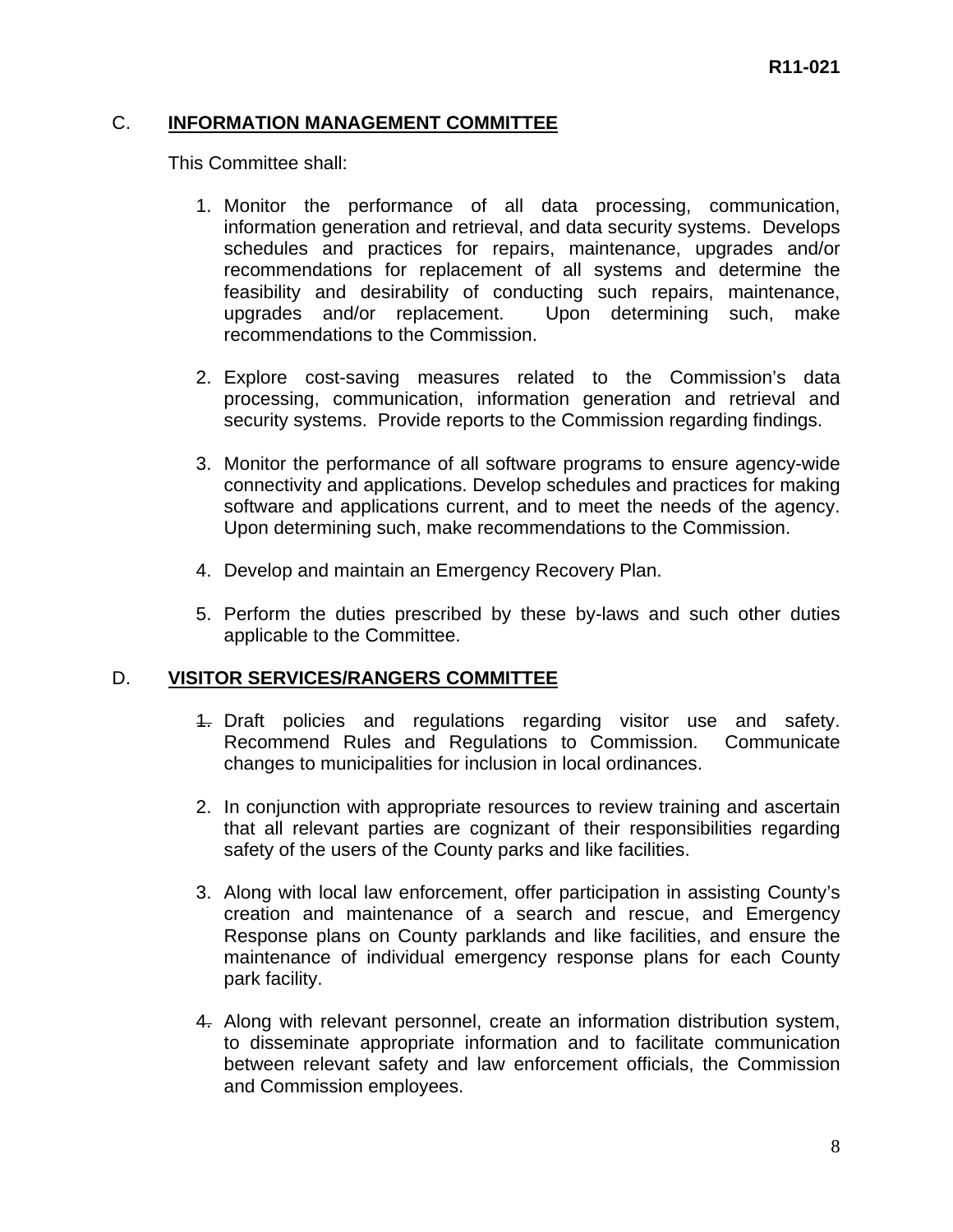- 5. Draft rules and regulations for the protection, regulation and control of such parks, and the roads, driveways, sidewalks, paths, lakes, pools, fountains, trees, flowers, shrubs, wildlife, statuary, buildings and other things contained therein.
- 6. Establish rules and regulations to be applied during all events held on any property controlled by the Commission.
- 7. Perform the duties prescribed by these by-laws and such other duties applicable to the Committee.

### E. **LEISURE SERVICES COMMITTEE**

This Committee shall:

- 1. Review all matters relating to the Environmental Science Department and Environmental Education Center, including, but not limited to, matters involving staffing; design; repairs; maintenance; visitors; recreational, educational, and historical programs and special events; and management.
- 2. Review all matters relating to Lord Stirling Stable, including, but not limited to, matters involving staffing, design, repairs, maintenance, visitors, programs and special event coordination, and management.
- 3. Review all matters relating to the seasonal Recreation facilities, including the Warrenbrook Pool, the Colonial Park Putting Course, and the Green Knoll and Colonial Park Tennis Centers, including, but not limited to, matters involving staffing, design, repairs, maintenance, visitors, programs and event coordination, and management.
- 4. Review all matters relating to the Therapeutic Recreation Program and its Activity Center at North Branch Park, including, but not limited to, matters involving staffing, design, repairs, maintenance, visitors, programs and special event coordination, and management.
- 5. Develop concerts, trips, and special events to introduce park visitors to a variety of active and passive recreation activities, in keeping with the mission and goals of the Park Commission.
- 6. Review results from a variety of customer feedback methods; i.e. facility and program surveys and focus groups, in order to be responsive to public interest and need.
- 7. In conjunction with the Deputy Director of Leisure Services, explore methods to promote parks, facilities, programs, and events, including catalogs, brochures, flyers, newspaper and magazine ads, and through the website.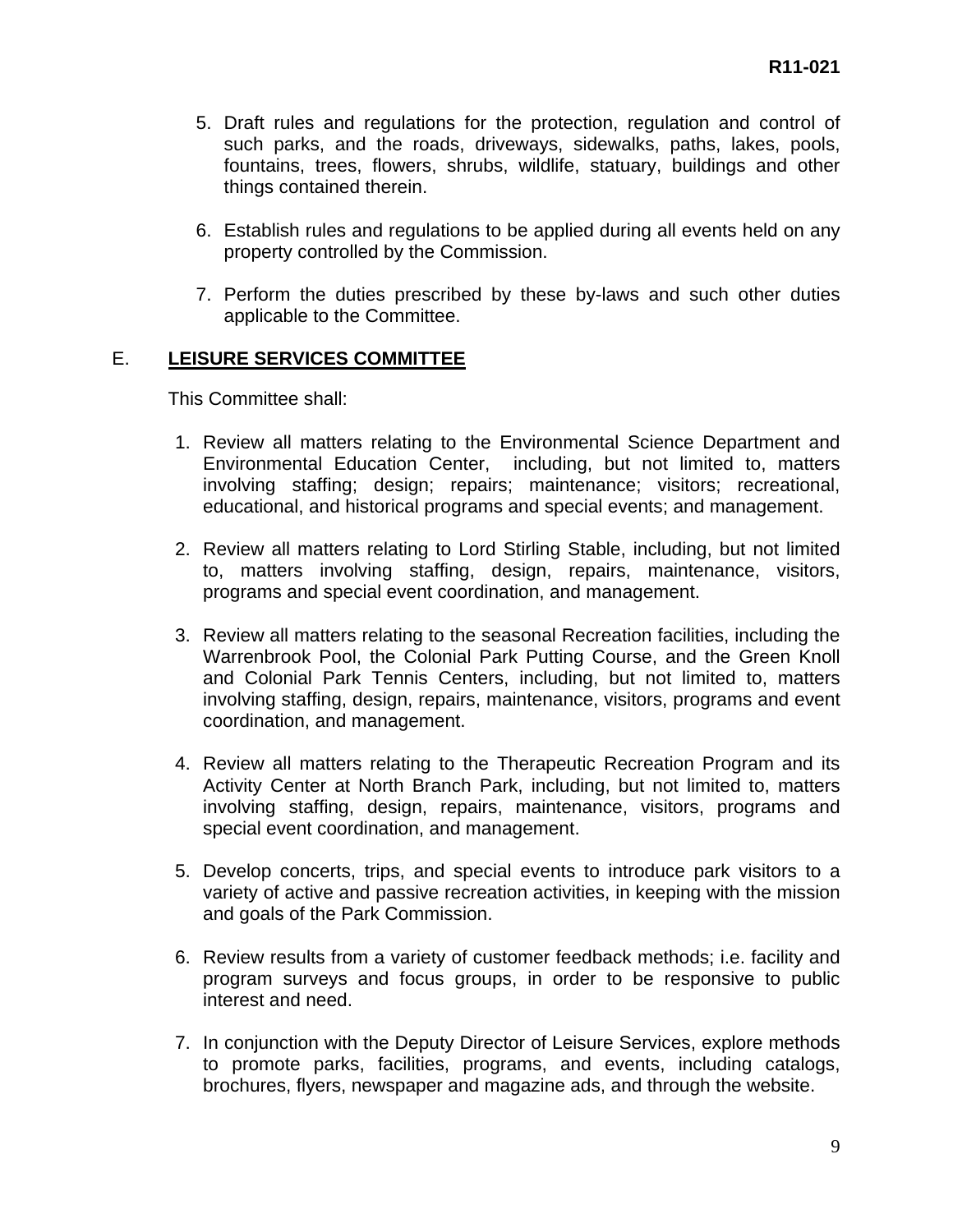- 8. In conjunction with the Secretary-Director**,** and/or the Assistant Director, and Deputy Director of Leisure Services, and all other relevant personnel, gather information and render advice and counsel on necessary or recommended park and/or facility development and maintenance projects, including an analysis of the cost and feasibility of the projects for presentation to the Commission.
- 9. Establish rules and regulations to be applied during all permitted special events held on any property controlled by the Commission.
- 10. Perform the duties prescribed by these by-laws and such other duties applicable to the Committee.

### F. **PLANNING AND LAND ACQUISITION COMMITTEE**

The Committee shall:

- 1. Devote itself to the discovery and investigation of new land and sites for the Somerset County park system OR Park Commission, utilizing the guiding principles of the Commission's adopted comprehensive Master Plans.
- 2. Develop priorities with respect to the location and purpose of potential acquisitions to be determined or approved by the Commission.
- 3. Recommend acquisition of suitable fee simple parcels, easements, licenses, etc.
- 4. Monitor the acquisition process and maintain County Open Space Inventory.
- 5. Develop and recommend projects for development on existing Commission-managed land, including advocating and facilitating a system of regional trails subject to the Commission's approval.
- 6. Review potential acquisitions to establish and maintain the linear continuity of regional trails.
- 7. Provide potential land acquisition parcel recommendations to the Somerset County Open Space Advisory Committee**.**
- 8. Perform the duties prescribed by these by-laws and such other duties applicable to the Committee.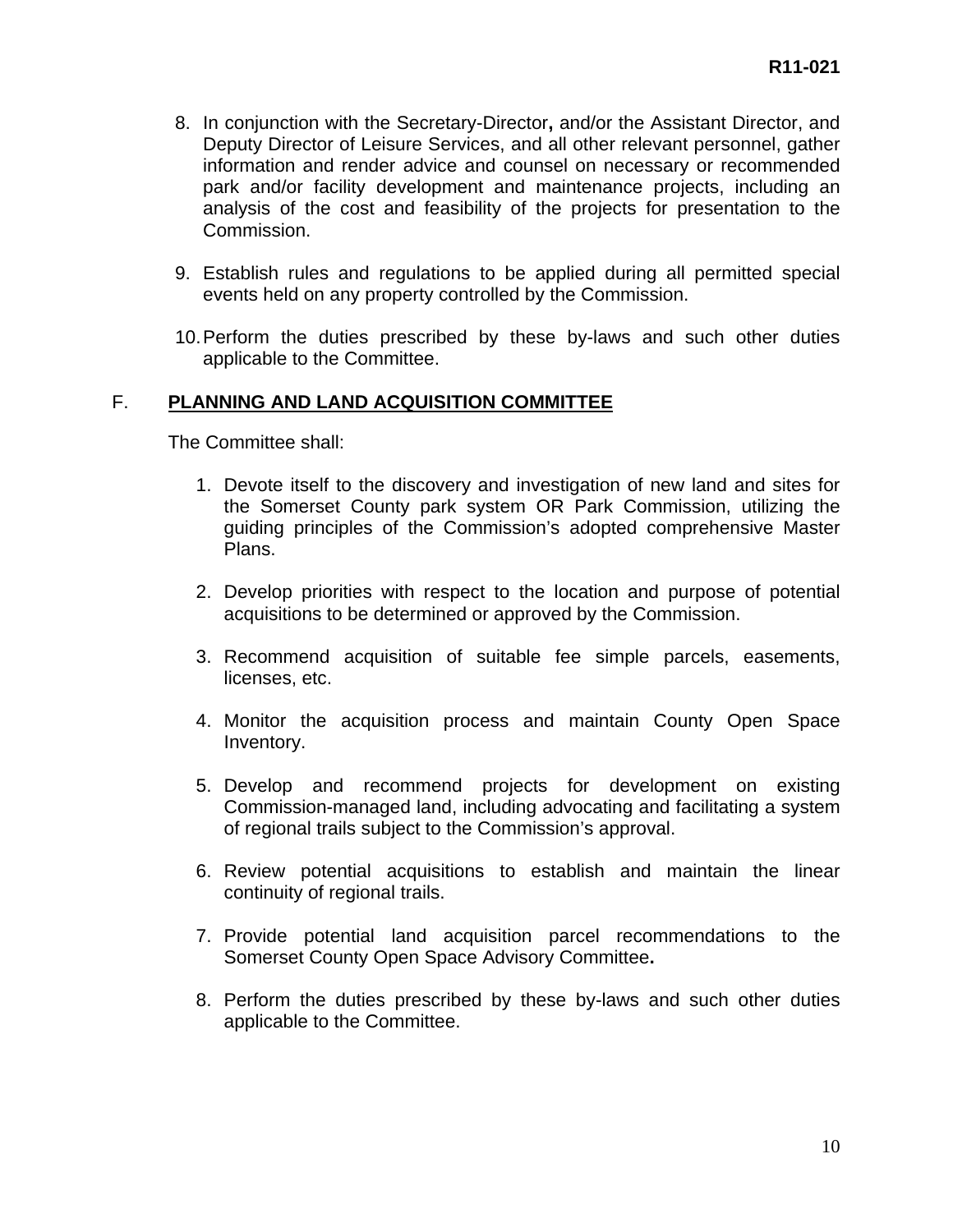### G. **ENGINEERING/CAPITAL FACILITIES COMMITTEE**

- 1. In conjunction with the Secretary-Director**,** Senior Management, and all other relevant personnel, render advice and counsel in the preparation of development plans, which shall be submitted to the Commission for approval.
- 2. Consult with the Secretary-Director and all other relevant personnel on the preparation of layouts, drawings and specifications for work to be performed. Arrange with the Commission's legal counsel, when appropriate, to have them drafted in proper legal form before submitting them to the Commission for approval.
- 3. In conjunction with the Commission's legal counsel, review all relevant professional services contracts for compliance with the law and the Commission's goals and objectives. Review the procurement and contracting process, as conducted by the Commission's employees to ensure compliance with the law and the Commission's goals and objectives.
- 4. Draft guidelines, policies, and procedures regarding the contracting process, which shall address the consequences for employees who disregard to the guidelines, policies, procedures and law.
- 5. Perform the duties prescribed by these by-laws and such other duties applicable to the Committee.

### H. **PROPERTY MANAGEMENT/MAINTENANCE COMMITTEE**

- 1. In conjunction with the Secretary-Director and Deputy Director of Maintenance, and all other relevant personnel, gather information and recommend park and/or facility maintenance projects, including an analysis of the cost and feasibility of the projects for presentation to the Commission.
- 2. Review all matters arising in regard to horticulture at the Colonial Park Gardens, Leonard J. Buck Garden and parks general garden areas, and provide recommendations to the Commission on such matters.
- 3. Review all issues pertaining to structures managed by the Commission, and report to the Commission on such matters.
- 4. Consult with relevant government officials, personnel and experts in the field regarding evaluations and determinations as to the whether the houses and/or other structures on Commission-managed lands are suitable for occupancy or other public uses consistent with park purposes.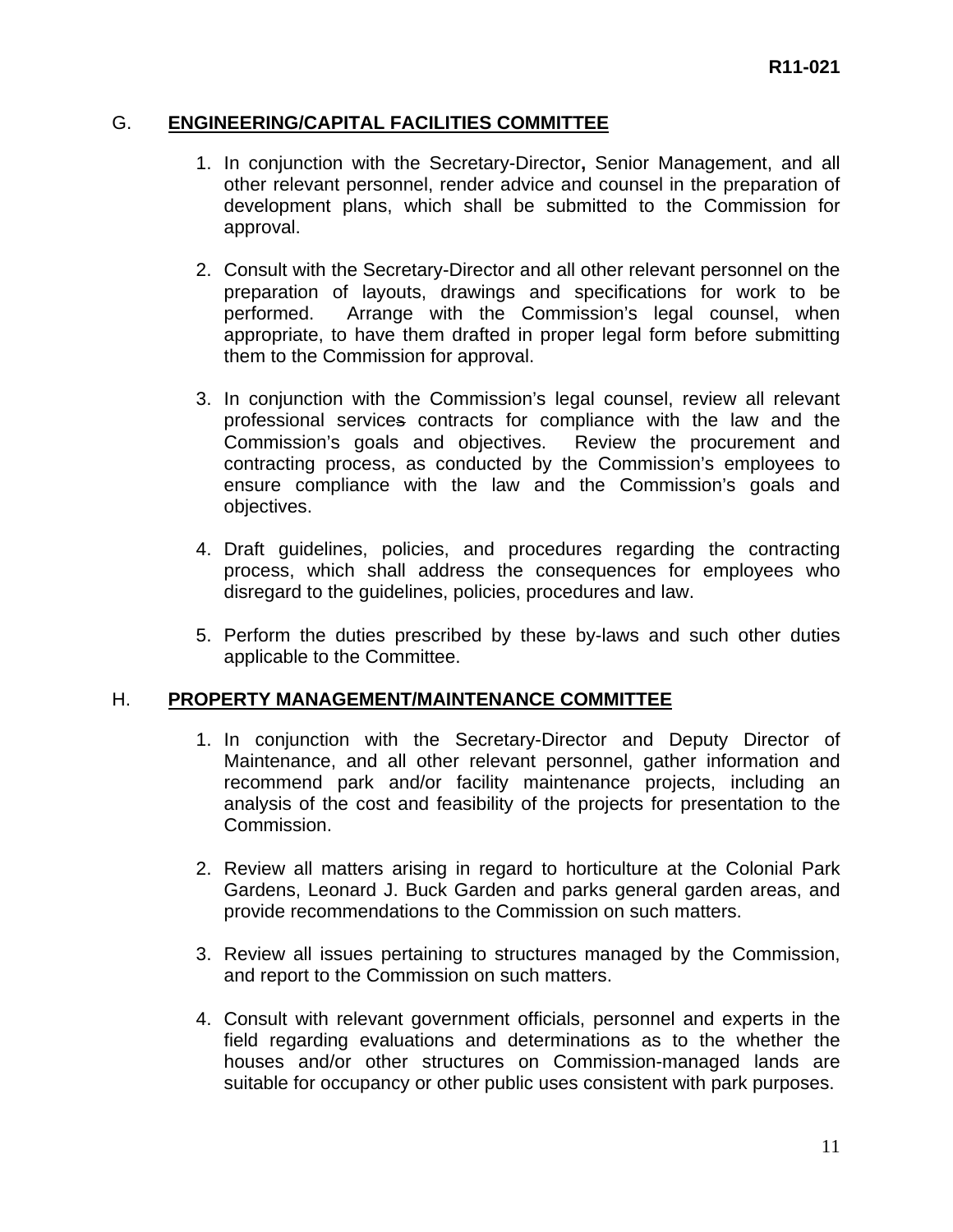- 5. Evaluate and recommend the repair or removal of any structures on land managed by the Commission.
- 6. Review all rental proposals for all houses and/or other structures on land managed by the Commission. Review recommendations by qualified appraisers or real estate brokers designated by the Commission regarding fair market rental rates, and make recommendations to the Commission.
- 7. Review all issues relating to tenant relations and advise the Commission on the recommended resolution to each issue.
- 8. Develop and recommend policies pertaining to the management and maintenance of areas and related support facilities leased to municipalities and/or non-profit organizations.
- 9. Review all issues relating to contracted farm operations and advise the Commission on the recommended resolution to each issue.
- 10. Review all issues relating to contracted group hunting leases and advise the Commission on the recommended resolution to each issue.
- 11. Perform the duties prescribed by these by-laws and such other duties applicable to the Committee.

### I. **GOLF COMMITTEE**

This Committee shall:

- 1. Review all matters relating to the golf courses under the control of the Commission, including, but not limited to, matters involving staffing, design, repairs, maintenance, visitors, event coordination, and management.
- 2. In conjunction with the Secretary-Director, and/or the Deputy Director of Golf, and all other relevant personnel, gather information and render advice and counsel on necessary or recommended golf and/or facility maintenance projects, including an analysis of the cost and feasibility of the projects for presentation to the Commission
- 3. Review results from a variety of customer feedback methods; i.e. facility and program surveys and focus groups, in order to be responsive to public interest and need.
- 4. In conjunction with the Deputy Director of Golf, explore methods to promote parks, facilities, programs, and events, including catalogs, brochures, flyers, newspaper and magazine ads, and through the website.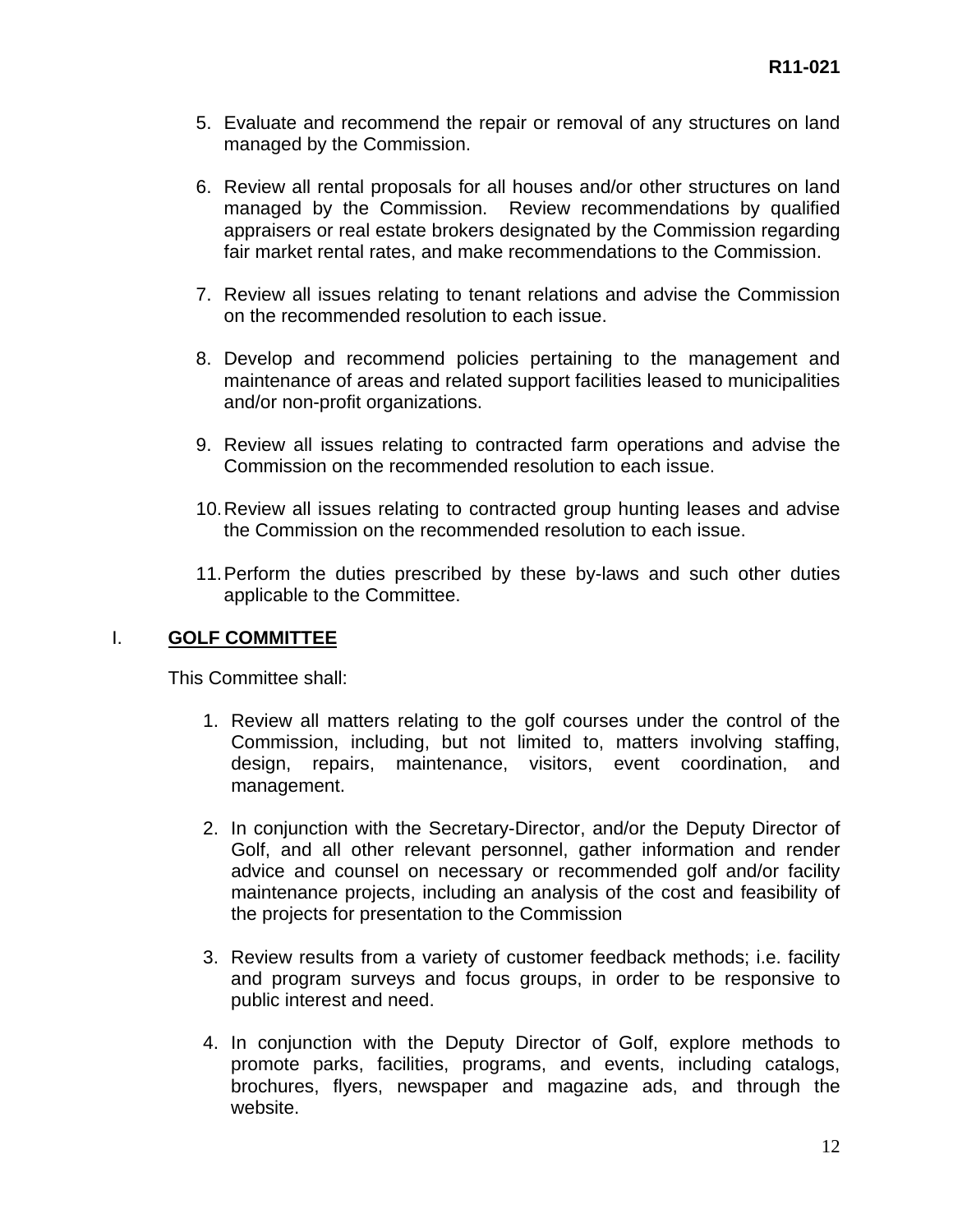- 5. Work in conjunction with the Planning and Land Acquisition and Engineering/Capital Facilities Committees to ascertain the feasibility of developing other golf courses and/or repairing and/or modifying existing golf courses.
- 6. Perform the duties prescribed by these by-laws and such other duties applicable to the Committee.

## J. **AUDIT COMMITTEE**

This Committee shall:

- 1. Review and recommend approval or rejection of annual audit.
- 2. Coordinate with the Secretary-Director and the Treasurer the retention of an audit on an annual basis.
- 3. Together with the Treasurer devise policies, procedures concerning the annual audit.

### K. **NOMINATING COMMITTEE**

This Committee shall:

- 1. Meet prior to the Annual Meeting.
- 2. Nominate for consideration by the Commission, on an annual basis, a slate of officers.

### **Article XIV. Indemnification of Commission**

- 1. Subject to the limitations set forth in the second paragraph of this Article, the Commission is entitled to insure against liability for its negligence and that of its officers, employees or servants, whether or not compensated or part-time, who are authorized to perform any act or services, but not including an independent contractor within the limitations of the "New Jersey Tort Claims Act."
- 2. To that end, whenever any civil action of this type has been or shall be brought against any Commissioner of the Park Commission, the Commission, or a person formerly holding said office for any action or omission arising out of or in the course of the performance of the duties of such office, the Commission shall defray all costs of defending such action, including reasonable counsel fees and expenses.
- 3. The Commission shall not be responsible to defend and indemnify any of the aforesaid officials mentioned in the first paragraph if it determines that: